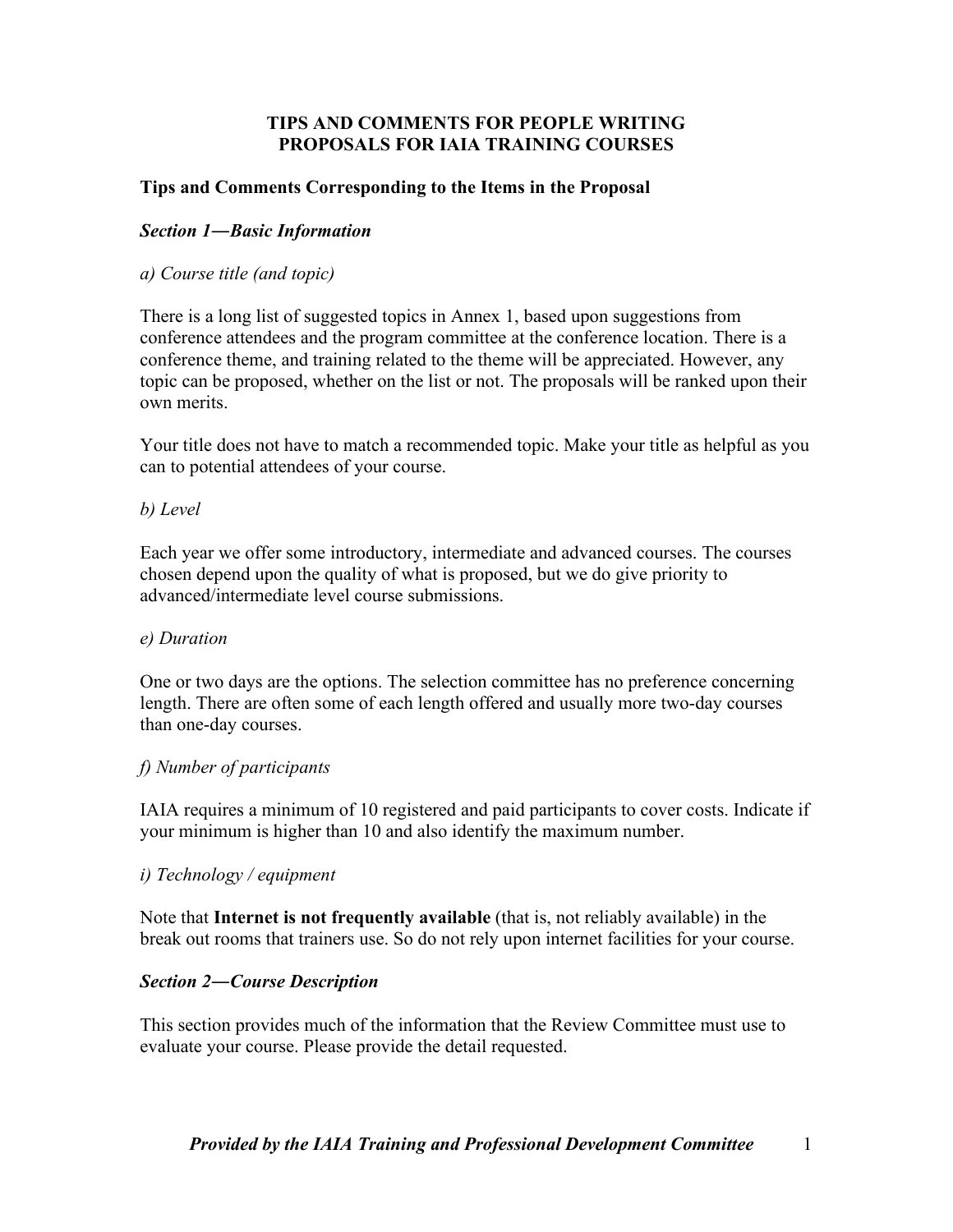See the blank Evaluation Form in Annex 2 to see the criteria that the Review Committee must address and the points assigned to each. Consider them as you prepare your proposal.

Note that the total number of courses offered at the conference is the result of two sequential processes. First, the submitted proposals are selected by the TPDC. Those selected are typically based upon the receiving the highest point scores; however, exceptions have been made in the past for courses taught in the local language or providing a topic in Annex 1. Second, the selected courses are offered to delegates during the registration process. The courses that receive a minimum of 10 registrants are then confirmed to take place at the conference.

Your course title, the 200-word summary and your trainer's bio are all that the ultimate audience (the conference-attending IAIA members and their bosses who approve funding; the 'purchasers' of the course offerings) will have to base their decision upon. Choose the title and summary to communicate your course theme/topic as best you can to the registrants.

In recent years, somewhere between 10-17 courses have been selected from those proposed, and 8 [on average] of the total courses selected by the TPDC have gone forward. Here are some statistics from recent years:

| <b>Year / Location</b> | No. of<br>proposals<br><b>Received</b> | No. of proposals<br>accepted and<br>advertised in<br>conference materials | No. of courses with<br>sufficient registrants<br>to be offered at the<br>conference |
|------------------------|----------------------------------------|---------------------------------------------------------------------------|-------------------------------------------------------------------------------------|
| 2019/ Brisbane         | 16                                     | 12                                                                        | 10                                                                                  |
| <b>2018 / Durban</b>   | 24                                     | 12                                                                        | 8                                                                                   |
| 2017 / Montreal        | 22                                     | 17                                                                        | 9                                                                                   |
| 2016 / Nagoya          | 10                                     | 10                                                                        |                                                                                     |
| 2015/ Florence         | 16                                     | 14                                                                        | 11                                                                                  |
| 2014 / Viña del Mar    | 25                                     | 12                                                                        | 8                                                                                   |

#### *a) Summary―200 words*

This is the summary that will reach your potential audience on the conference website. Write what you want them to see.

# *d) Detailed description 2-4 pages*

Please provide the depth of information requested. This should include the need for the course and how the design and delivery will support the needs of the participants. Remember that you are preparing a training course for IAIA members and not a university course for students.